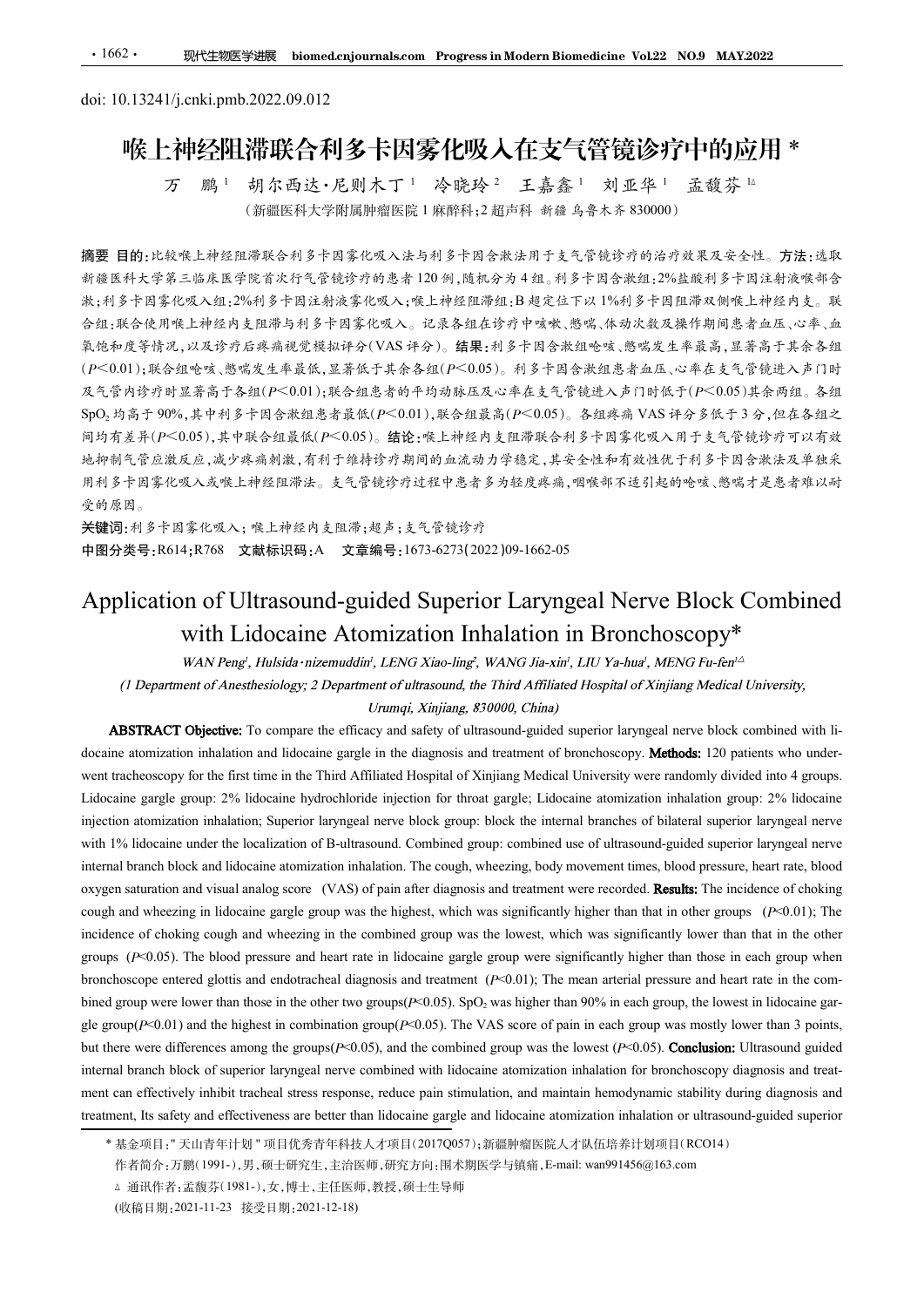R代生物医学进展 biomed.cnjournals.com Progress in Modern Biomedicine Vol.22 NO.9 MAY.2022 · 1663 · laryngeal nerve block alone. During the diagnosis and treatment of bronchoscopy, most patients have mild pain. Choking and wheezi FRI THE DE DISCONSIANT UNIVERSIAL DEVIDED AT A THORE IS USED THE REAST OF THE REAST OF THE REAST OF THE REAST OF THE PATIENT CHOCK alone. During the diagnosis and treatment of bronchoscopy, most patients have mild pain. C **现代生物医学进展** biomed.cnjournals.com Progress in Modern Biomedicine Vol.22 NO.9 MAY.2022 · 1663 · laryngeal nerve block alone. During the diagnosis and treatment of bronchoscopy, most patients have mild pain. Choking and whee

## 前言

呼吸系统疾病是临床常见疾病,支气管镜诊疗是其常用诊 疗手段之一<sup>[12]</sup>。支气管镜可安全地用于评估、辅助诊断和为呼 和多卡因含漱组:取坐立位,嘱患者将 2%利多卡因 5 mL 吸系统疾病患者提供治疗[3],呼吸道内,尤其是咽喉部表面神经 丰富、声门反射活跃,支气管镜诊疗往往会引起患者剧烈的呛 咳反射及恶心呕吐反应,甚至产生窒息感,给患者带来极大的 5 mL 注入雾化面罩装置中,氧流量 5 L/min,持续吸入 15 min。 痛苦和恐惧。严重时可因交感神经过度兴奋,引起血压、心率的 大幅波动,甚至呼吸和心跳暂停。这也给内镜诊疗医师带来了 困难和风险,必要的时候不得不暂停甚至放弃诊疗。目前常用 的麻醉方式有三种,分别是局部麻醉、局部麻醉联合静脉镇静 镇痛、全身麻醉<sup>啊</sup>。局部麻醉效果欠佳,而其余两种麻醉方法可 脉压(mean artery pressure, MAP)、心率(heart rate, HR)、血氧饱 能引起不同程度的呼吸抑制作用,诊疗结束后常需要一定的时 和度(oxygen saturation of blood, SPO2)。记录诊疗过程中患者 间复苏留观,同时增加了患者的离院风险。本研究旨在改进局 部麻醉方法,提升麻醉效果,摒弃全麻后的风险,降低相应医疗 分(Visual Analogue Scale, VAS)及满意度评价。 费用支出。本研究中采用利多卡因雾化吸入与喉上神经内支阻 滞联合法,观察其在支气管镜诊疗中的有效性和安全性。

### 1 资料与方法

### 1.1 一般资料

选择 2021 年 1 月至 2021 年 7 月在本院拟行首次气管镜 诊疗的患者, 纳入标准: ASA I - II 级, 年龄在 18-79 岁之间, 血, 注入 1%利多卡因 3-4 mL。 BMI:18-30 之间;剔出哮喘、局麻药过敏以及拒绝签署麻醉知



图 1 超声下喉上神经周围结构图像 ultrasound

情同意书的患者。为保证诊疗的同质性,选择同一位内镜诊疗 医师进行操作。研究共纳入 120 例患者。

### 1.2 研究方法

iomedicine Vol.22 NO.9 MAY.2022 1663.<br>
oscopy, most patients have mild pain. Choking and wheezing<br>
iolerate.<br>
Superior laryngeal nerve; Ultrasound; Bronchoscopic diagno-<br>
Superior laryngeal nerve; Ultrasound; Bronchoscopi 含入口中,仰头使药物流至于咽喉部位,患者感到舌根,咽后壁 麻木后吐出药物[5]。利多卡因雾化吸入组:2%利多卡因注射液 rn Biomedicine Vol.22 NO.9 MAY.2022<br>
onchoscopy, most patients have mild pain. Choking and wheezing<br>
the to tolerate.<br>
the to therate.<br>
<br>
conde: A<br>
frien 意书的患者。为保证诊疗的同质性, 选择同一位内镜诊疗<br>
<br>
使进行操作。研究共纳入 120 例患者。<br>
1.2 研究方法<br>
和多卡因含 喉上神经阻滞组:B 超引导下行双侧喉上神经内支阻滞,具体 方法可见 1.3。联合组:超声引导下行喉上神经内支阻滞后再行 利多卡因雾化吸入。记录不同时点:静息状态下(T0),支气管镜 进去声门即刻(T1)及支气管镜在气管内诊疗时(T2)的平均动 onchoscopy, most patients have mild pain. Choking and wheezing<br>to to lolerate.<br>to colerate.<br>where the symperal nerve; Ultrasound; Bronchoscopic diagno-<br>**de: A**<br> $\frac{1}{2}$  artery pressure, MAP artery pressure, HR 5 mL<br><br>E 师进 lt to tolerate.<br>
ck of superior laryngeal nerve; Ultrasound; Bronchoscopic diagno-<br>
de: A<br>
16 国意书的患者。为保证诊疗的同质性, 选择同一位内镜诊疗<br>
<br>
医师进行操作。研究共纳入 120 例患者。<br>
1.2 研究方法 ( 新建公式 ) 、 ( 斯基者格 2%利多卡因 5 mL<br>
2 研究方法 ( 图 - 10 例患者, <br>
2 不对多少因子 ( 呛咳、憋喘及体动的情况,检查后嘱患者完成疼痛视觉模拟评 de: A<br>情同意书的患者。为保证诊疗的同质性,选择同一位内镜诊疗<br>医师进行操作。研究共纳入120例患者。<br>1.2 研究方法<br>イント因全激组:取坐立位,嘱患者将 2%利多卡因5mL<br>イント因会使药物流至于咽喉部位,患者感到舌根,咽后壁<br>麻木后吐出药物。利多卡因雾化吸入组:2%利多卡因注射液<br>5mL 注入雾化而罩装置中,氧流量5 L/mi,持续吸入15 min。<br>听上计多数物"。利多卡因雾化吸入组:2%利多卡因注射液<br>5mL 注入雾化而罩装 意书的患者。为保证诊疗的同质性,选择同一位内镜诊疗<br>进行操作。研究共纳入120例患者。<br><br>**研究方法**<br>新发卡因含漱组:取坐立位,嘱患者将 2%利多卡因5 mL<br>F史方法<br><br>TOP: (中央使药物流至于咽喉部位,患者感到舌根,咽后壁<br><br><br><br>[日中,仰头使药物流至于咽喉部位,患者感到舌根,咽后壁<br><br>[日中,仰头使药物流至于有行时,经过2%利多卡因:身体,具体<br>神经阻滞出,早后有时,在神经内内,有手术 后再行<br><br>中可 11.3。联合组:超声导 血,注入 1%利多卡因 3-4 mL。

### 1.3 超声引导下喉上神经阻滞方法

头(ML6-15MHz)以甲状软骨为标志,扫描患者的甲状软骨和 舌骨之间的甲状舌骨膜,在甲状舌骨膜外侧寻找喉上动脉<sup>[6]</sup>,可 以在喉上动脉周围可及喉上神经内支;如神经显示不清,则以 喉上动脉周围为靶点;或者选择甲状舌骨膜外上部分,回吸无



图 2 超声下喉上神经周围药液扩散图像

### 1.4 统计学方法

采用 SPSS25.0 软件处理。计量资料比较采用方差分析

资料的方差分析,结果用均数±标准差(x± s)表示;计数资料 采用百分率表示,采用 $\,x^2\,$ 检验,等级资料采用 Kruskal-Wallis 检验,P<0.05 有统计学意义。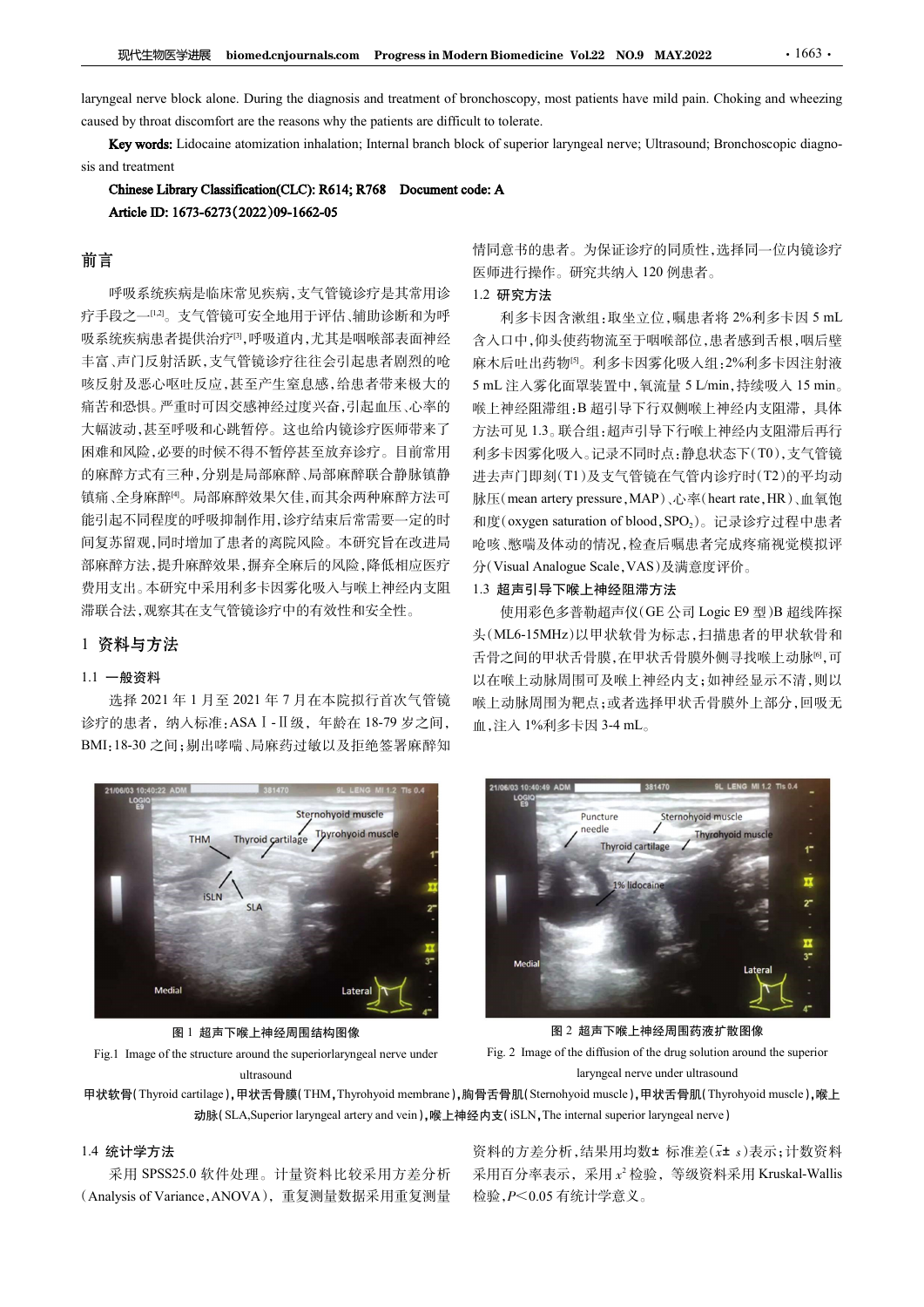# 2 结果

## 2.1 各组患者一般情况比较

| 结果                 |                                            |                                              |                                                                  |             | 120 例患者均完成气管镜诊疗。各组患者基本信息比较无<br>统计学差异(P>0.05)。                                                                   |             |                  |
|--------------------|--------------------------------------------|----------------------------------------------|------------------------------------------------------------------|-------------|-----------------------------------------------------------------------------------------------------------------|-------------|------------------|
| 1 各组患者一般情况比较       |                                            |                                              |                                                                  |             |                                                                                                                 |             |                  |
|                    |                                            |                                              | 表 1 各组患者一般情况比较(n=30,n)                                           |             |                                                                                                                 |             |                  |
|                    |                                            |                                              |                                                                  |             | Table 1 Comparison of basic conditions of patients in each group $(n=30, n)$                                    |             |                  |
|                    |                                            | Lidocaine gargle                             | Lidocaine                                                        | Superior    |                                                                                                                 |             |                  |
|                    |                                            | group                                        | atomization<br>inhalation group                                  | block group | laryngeal nerve Combined group                                                                                  | $F/x^2$     | $\boldsymbol{P}$ |
|                    | $\geq 60$                                  | 19                                           | 18                                                               | 19          | $20\,$                                                                                                          | 0.72        | 0.54             |
| Age (years)        | $<$ 60                                     | 11                                           | 12                                                               | 11          | 10                                                                                                              |             |                  |
| Smoking index      | $\geq 400$                                 | 14                                           | 12                                                               | 13          | 14                                                                                                              | 0.12        | 0.95             |
| (year · cigarette) | $<$ 400                                    | 16                                           | 18                                                               | 17          | 16                                                                                                              |             |                  |
|                    | $\geq 25$                                  | 9                                            | $7\phantom{.0}$                                                  | $\,8\,$     | $7\phantom{.0}$                                                                                                 | 0.23        | 0.75             |
| BMI                | $\leq$ 25                                  | 21                                           | 23                                                               | 22          | 23                                                                                                              |             |                  |
|                    |                                            |                                              | 表 2 各组不同时点 MAP、HR 和 SpO <sub>2</sub> 比较 (n=30, x <sup>+</sup> s) |             |                                                                                                                 |             |                  |
|                    |                                            |                                              |                                                                  |             | Table 2 Comparison of MAP, HR and SpO <sub>2</sub> at different time points in each group (n=30, $\bar{x}$ ± s) |             |                  |
|                    | Lidocaine gargle<br>$\operatorname{group}$ | Lidocaine<br>atomization<br>inhalation group | Superior laryngeal<br>nerve block group                          |             | Combined group                                                                                                  | $\mathbf F$ | $\boldsymbol{P}$ |
| $SpO_2($ %)        |                                            |                                              |                                                                  |             |                                                                                                                 | 377.68      | $\!<\!0.01$      |
| ${\rm T}0$         | $96.60 \pm 1.25$                           | $96.87 \pm 1.36$                             | $96.83 \pm 1.37$                                                 |             | $96.60 \pm 1.25$                                                                                                |             |                  |
| T1                 | $92.03 \pm 2.13$                           | 94.13± $2.05**$                              | 93.97± 2.51 ***                                                  |             | 95.20± 1.69**                                                                                                   |             |                  |
| T2                 | $92.47 \pm 1.81$                           | 94.77± 1.61**                                | 94.33± 2.35***                                                   |             | 95.83± $1.82**$                                                                                                 |             |                  |
| MAP(mmHg)          |                                            |                                              |                                                                  |             |                                                                                                                 | 400.61      | $<\!0.01$        |
|                    |                                            |                                              |                                                                  |             |                                                                                                                 |             |                  |

## 表 1 各组患者一般情况比较(n=30,n)

### 表 2 各组不同时点 MAP、HR 和 SpO<sub>2</sub> 比较 (n=30,  $\bar{x}$ ± s)

|                             |                               | group                                        | atomization<br>inhalation group                                  | block group | laryngeal nerve Combined group                                                                                         | $F/x^2$     | $\boldsymbol{P}$ |
|-----------------------------|-------------------------------|----------------------------------------------|------------------------------------------------------------------|-------------|------------------------------------------------------------------------------------------------------------------------|-------------|------------------|
|                             | $\geq 60$                     | 19                                           | $18\,$                                                           | 19          | $20\,$                                                                                                                 | 0.72        | 0.54             |
| Age (years)                 | $<$ 60                        | 11                                           | 12                                                               | $11\,$      | $10\,$                                                                                                                 |             |                  |
| Smoking index               | $\geq 400$                    | 14                                           | $12\,$                                                           | 13          | 14                                                                                                                     | 0.12        | 0.95             |
| (year · cigarette)          | $<$ 400 $\,$                  | 16                                           | 18                                                               | 17          | $16\,$                                                                                                                 |             |                  |
| BMI                         | $\geq 25$                     | 9                                            | $\tau$                                                           | 8           | $7\phantom{.0}$                                                                                                        | 0.23        | 0.75             |
|                             | $<$ 25                        | 21                                           | 23                                                               | 22          | 23                                                                                                                     |             |                  |
|                             |                               |                                              | 表 2 各组不同时点 MAP、HR 和 SpO <sub>2</sub> 比较 (n=30, x <sup>+</sup> s) |             | Table 2 Comparison of MAP, HR and SpO <sub>2</sub> at different time points in each group (n=30, $\bar{x}$ <b>±</b> s) |             |                  |
|                             | Lidocaine gargle<br>group     | Lidocaine<br>atomization<br>inhalation group | Superior laryngeal<br>nerve block group                          |             | Combined group                                                                                                         | $\mathbf F$ | $\boldsymbol{P}$ |
| $SpO2(\%)$                  |                               |                                              |                                                                  |             |                                                                                                                        | 377.68      | $<\!0.01$        |
| T <sub>0</sub>              | $96.60 \pm 1.25$              | $96.87 \pm 1.36$                             | $96.83 \pm 1.37$                                                 |             | $96.60 \pm 1.25$                                                                                                       |             |                  |
| T1                          | $92.03 \pm 2.13$              | 94.13± 2.05**                                | 93.97± 2.51 ***                                                  |             | $95.20 \pm 1.69$ **                                                                                                    |             |                  |
| T <sub>2</sub>              | $92.47 \pm 1.81$              | 94.77± 1.61**                                | 94.33± 2.35***                                                   |             | $95.83 \pm 1.82**$                                                                                                     |             |                  |
| MAP(mmHg)                   |                               |                                              |                                                                  |             |                                                                                                                        | 400.61      | $<\!0.01$        |
| ${\rm T}0$                  | $100.17 \pm 10.51$            | $102.53 \pm 8.72$                            | 104.20± 11.84                                                    |             | 104.17± 12.72                                                                                                          |             |                  |
| T1                          | 136.80± 8.97#                 | 121.33± 9.64***                              | 121.27± 17.27***                                                 |             | 110.80± 12.94**                                                                                                        |             |                  |
| $\operatorname{T2}$         | $124.2 \pm 10.32^*$           | $111.47 \pm 8.21**$                          | $110.2 \pm 13.17**$                                              |             | 106.07± 12.36**                                                                                                        |             |                  |
| HR(n/min)                   |                               |                                              |                                                                  |             |                                                                                                                        | 143.63      | $<\!0.01$        |
| ${\rm T}0$                  | 82.37± 12.04                  | $85.3 \pm 11.08$                             | 84.77± 13.78                                                     |             | 79.27± 11.86                                                                                                           |             |                  |
| T1                          | $124.53 \pm 16.18^{\text{*}}$ | 107.03± 11.15***                             | $101.01 \pm 14.18***$                                            |             | 89.83± 12.89**                                                                                                         |             |                  |
| T <sub>2</sub>              | $110.27 \pm 14.7^*$           | 98.00± $8.03***$                             | 93.03± 13.94**                                                   |             | 85.53± 12.25**                                                                                                         |             |                  |
| Adverse reaction<br>(n/min) |                               |                                              |                                                                  |             |                                                                                                                        |             |                  |
| cough                       | 9.10 $\pm$ 1.69 <sup>#</sup>  | $4.40 \pm 2.44$ ***                          | $5.37 \pm 1.97$ ***                                              |             | $2.33 \pm 1.94**$                                                                                                      | 75.10       | $<\!0.01$        |
| wheezing                    | $3.13 \pm 1.63^*$             | $1.37\pm 0.81***$                            | $0.83 \pm 0.59$ ***                                              |             | $0.43 \pm 0.39**$                                                                                                      | 28.16       | $<\!0.01$        |
| body movement               | $1.47 \pm 1.19^{*}$           | $0.57\pm 0.73**$                             | $0.93 \pm 0.64**$                                                |             | $0.57\pm 0.67**$                                                                                                       | 12.40       | $<\!0.01$        |

### $2.2$  各组不同时间点 MAP、HR 及 SpO2 变化情况

各组 SpO<sub>2</sub>T0 时无统计学差异(P>0.05)。T1 时利多卡因 含漱组 SpO<sub>2</sub> 低于其余三组 ( $P$ <0.01), 喉上神经阻滞组 SpO<sub>2</sub> 低于联合组 (P<0.05), 但其余各组差异无统计学意义 (P>  $(0.05)$ 。T2 时利多卡因含漱组 SpO<sub>2</sub> 低于其余各组 $(P< 0.01)$ ,喉

各组患者 T0 时 MAP 无明显统计学差异(P>0.05);T1 时 利多卡因含漱组 MAP 高于其余三组(P<0.01),喉上神经阻滞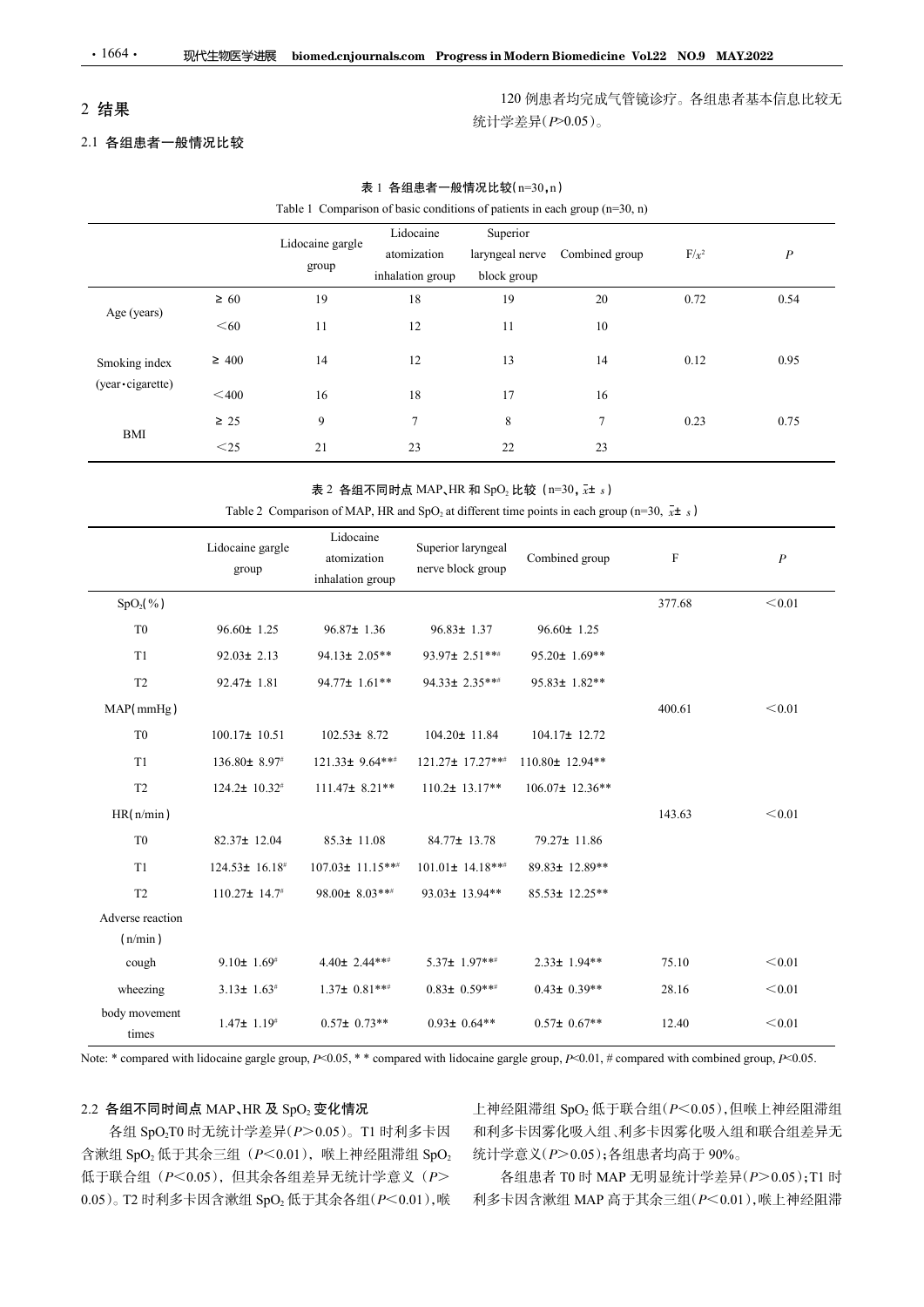| 表 3 各组患者视 VAS 评分比较 (n=30, $\bar{x}$ ± s) |  |
|------------------------------------------|--|
|------------------------------------------|--|

|  |  | able 3 Comparison of VAS scores of patients in each group( $n=30$ , $x\pm s$ ) |
|--|--|--------------------------------------------------------------------------------|
|  |  |                                                                                |

| 现代生物医学进展                                     |                                         |                                              |                                         | biomed.cnjournals.com Progress in Modern Biomedicine Vol.22 NO.9 MAY.2022                                                                                |       | $\cdot$ 1665 $\cdot$                  |
|----------------------------------------------|-----------------------------------------|----------------------------------------------|-----------------------------------------|----------------------------------------------------------------------------------------------------------------------------------------------------------|-------|---------------------------------------|
| 组及利多卡因雾化吸入组 MAP 高于联合组(P<0.05),但喉上            |                                         |                                              |                                         |                                                                                                                                                          |       | (P>0.05);T2 时利多卡因含漱组心率大于其余三组(P<0.01), |
| 神经阻滞组和利多卡因雾化吸入组之间差异无统计学意义                    |                                         |                                              |                                         |                                                                                                                                                          |       | 利多卡因雾化吸入组心率高于联合组(P<0.05),但利多卡因        |
|                                              | (P>0.05);T2 时对照组 MAP 大于其余三组(P<0.01),喉上神 |                                              |                                         |                                                                                                                                                          |       | 雾化吸入组和喉上神经阻滞组、喉上神经阻滞组和联合组心率           |
| 经阻滞组及利多卡因雾化吸入组 MAP 高于联合组, 但三组间               |                                         |                                              |                                         | 之间差异无明显统计学意义(P>0.05)。                                                                                                                                    |       |                                       |
| 差异无统计学意义(P>0.05)。                            |                                         |                                              |                                         |                                                                                                                                                          |       | 联合组呛咳、憋喘平均次数明显小于其余各组(P<0.05),         |
|                                              | T0 时各组间心率无明显统计学差异(P>0.05);T1 时利多        |                                              |                                         |                                                                                                                                                          |       | 利多卡因含漱组呛咳、憋喘及体动平均次数明显高于其余各组           |
| 卡因含漱组心率高于其余三组(P<0.01),喉上神经阻滞组及               |                                         |                                              |                                         |                                                                                                                                                          |       | (P<0.01), 联合组体动平均次数小于利多卡因雾化吸入组及       |
| 利多卡因雾化吸入组心率明显高于联合组(P<0.05),但喉上               |                                         |                                              |                                         | 喉上神经阻滞组,但没有统计学意义(P>0.05)。                                                                                                                                |       |                                       |
| 神经阻滞组和利多卡因雾化吸入组 MAP 差异无统计学意义                 |                                         |                                              |                                         |                                                                                                                                                          |       |                                       |
|                                              |                                         |                                              | 表 3 各组患者视 VAS 评分比较 (n=30, x+ s)         |                                                                                                                                                          |       |                                       |
|                                              |                                         |                                              |                                         | Table 3 Comparison of VAS scores of patients in each group( $n=30$ , $\bar{x}$ ± s)                                                                      |       |                                       |
|                                              |                                         | Lidocaine                                    |                                         |                                                                                                                                                          |       |                                       |
|                                              | Lidocaine gargle                        | atomization                                  | Superior laryngeal                      | Combined group                                                                                                                                           | F     | $\boldsymbol{P}$                      |
|                                              | group                                   | inhalation group                             | nerve block group                       |                                                                                                                                                          |       |                                       |
| VAS scores                                   | $2.60 \pm 0.62$                         | $1.63 \pm 0.56$ ***                          | $1.30\pm 0.70***$                       | $0.43 \pm 0.50$ **                                                                                                                                       | 66.70 | < 0.01                                |
|                                              |                                         |                                              |                                         | Note: * compared with lidocaine gargle group, $P<0.05$ , * * compared with lidocaine gargle group, $P<0.01$ , * compared with combined group, $P<0.05$ . |       |                                       |
| 2.3 疼痛视觉模拟评分(Visual Analogue Scale, VAS)及患者满 |                                         |                                              |                                         |                                                                                                                                                          |       | 漱组(P<0.01),喉上神经阻滞组 VAS 评分低于利多卡因雾化     |
| 意度评价                                         |                                         |                                              |                                         |                                                                                                                                                          |       | 吸入组(P<0.05)。利多卡因含漱组中有2名患者术后 VAS 评     |
|                                              | 联合组 VAS 评分明显低于其余各组(P<0.01), 利多卡因        |                                              |                                         | 分大于3分,其余各组患者 VAS 评分小于3分,为轻度痛。                                                                                                                            |       |                                       |
| 雾化吸入组及喉上神经阻滞组 VAS 评分明显低于利多卡因含                |                                         |                                              |                                         |                                                                                                                                                          |       |                                       |
|                                              |                                         |                                              |                                         |                                                                                                                                                          |       |                                       |
|                                              |                                         |                                              | 表 4 各组患者麻醉满意度比较(n=30,%)                 |                                                                                                                                                          |       |                                       |
|                                              |                                         |                                              |                                         | Table 4 Comparison of anesthesia satisfaction of patients in each group (n=30,%)                                                                         |       |                                       |
|                                              | Lidocaine gargle<br>group               | Lidocaine<br>atomization<br>inhalation group | Superior laryngeal<br>nerve block group | Combined group                                                                                                                                           | $x^2$ | $\boldsymbol{P}$                      |
| Very satisfied                               | $1(3.33\%)$                             | $6(20.00\%)$                                 | $6(20.00\%)$                            | $15(50.00\%)$                                                                                                                                            |       |                                       |

# 意度评价

### 表 4 各组患者麻醉满意度比较(n=30,%)

|                                              |                                 |                                              | 表 3 各组患者视 VAS 评分比较 (n=30, x+ s)         |                                                                                                                                                          |       |                  |
|----------------------------------------------|---------------------------------|----------------------------------------------|-----------------------------------------|----------------------------------------------------------------------------------------------------------------------------------------------------------|-------|------------------|
|                                              |                                 |                                              |                                         | Table 3 Comparison of VAS scores of patients in each group( $n=30$ , $\bar{x}$ ± s)                                                                      |       |                  |
|                                              | Lidocaine gargle<br>group       | Lidocaine<br>atomization<br>inhalation group | Superior laryngeal<br>nerve block group | Combined group                                                                                                                                           | F     | $\boldsymbol{P}$ |
| VAS scores                                   | $2.60 \pm 0.62$                 | $1.63 \pm 0.56***$                           | $1.30 \pm 0.70$ ***                     | $0.43 \pm 0.50**$                                                                                                                                        | 66.70 | < 0.01           |
|                                              |                                 |                                              |                                         | Note: * compared with lidocaine gargle group, $P<0.05$ , * * compared with lidocaine gargle group, $P<0.01$ , " compared with combined group, $P<0.05$ . |       |                  |
|                                              |                                 |                                              |                                         |                                                                                                                                                          |       |                  |
| 2.3 疼痛视觉模拟评分(Visual Analogue Scale, VAS)及患者满 |                                 |                                              |                                         | 漱组(P<0.01), 喉上神经阻滞组 VAS 评分低于利多卡因雾化                                                                                                                       |       |                  |
|                                              |                                 |                                              |                                         |                                                                                                                                                          |       |                  |
| 意度评价                                         |                                 |                                              |                                         | 吸入组(P<0.05)。利多卡因含漱组中有2名患者术后 VAS 评                                                                                                                        |       |                  |
|                                              | 联合组 VAS 评分明显低于其余各组(P<0.01),利多卡因 |                                              |                                         | 分大于 3 分,其余各组患者 VAS 评分小于 3 分,为轻度痛。                                                                                                                        |       |                  |
| 雾化吸入组及喉上神经阻滞组 VAS 评分明显低于利多卡因含                |                                 |                                              |                                         |                                                                                                                                                          |       |                  |
|                                              |                                 |                                              | 表 4 各组患者麻醉满意度比较(n=30,%)                 |                                                                                                                                                          |       |                  |
|                                              |                                 |                                              |                                         | Table 4 Comparison of anesthesia satisfaction of patients in each group $(n=30,%)$                                                                       |       |                  |
|                                              | Lidocaine gargle<br>group       | Lidocaine<br>atomization<br>inhalation group | Superior laryngeal<br>nerve block group | Combined group                                                                                                                                           | $x^2$ | $\boldsymbol{P}$ |
| Very satisfied                               | $1(3.33\%)$                     | $6(20.00\%)$                                 | $6(20.00\%)$                            | $15(50.00\%)$                                                                                                                                            |       |                  |
| Satisfied                                    | $15(50.00\%)$                   | $21(70.00\%)$                                | $20(66.67\%)$                           | $14(46.67\%)$                                                                                                                                            |       |                  |
| Dissatisfied                                 | $14(46.67\%)$                   | $3(10.00\%)$                                 | $4(13.33\%)$                            | $1(3.33\%)$                                                                                                                                              |       |                  |
| Satisfaction                                 | 53.33%                          | 90.00%**                                     | 86.67%**                                | 96.67%**                                                                                                                                                 | 22.49 | < 0.01           |

### 3 讨论

理想的支气管镜诊疗麻醉需要有效抑制患者强烈的咽喉 反射,减少自主呼吸的抑制及心血管应激反应,以保证支气管 镜诊疗的顺利进行。目前支气管诊疗常用的麻醉方式有 3 种: 局部麻醉、局部麻醉联合静脉镇静镇痛麻醉、全身麻醉<sup>[7]</sup>。局部 麻醉常采用利多卡因注射液或丁卡因胶浆行喷射法、含漱法、 吞咽法。该方法虽然简单易行,但是麻醉效果较差,临床实践显 示患者及内镜医师对麻醉效果均不满意。本研究旨在通过改良 气管镜诊疗的局部麻醉方法,实现有效抑制咽喉反射,并且摒 弃全身麻醉后的复苏过程。既往有文献证明利多卡因雾化吸入 麻醉效果优于含漱法<sup>[8]</sup>。我们的研究结果也确认了这点。患者的 呛咳体动在雾化组显著低于含漱组,疼痛程度更轻,满意度更

研究表明,喉上神经分为内、外两支[9,10]。外支主司运动,内 支支配声带以上区域的粘膜感觉[11]。喉上神经内支阻滞可有效 减少支气管镜置入及通过声门时的刺激,减轻患者气道反应[12] 。 国内外均有临床研究报道,喉上神经内支阻滞可用于支撑喉镜 下声带息肉切除术、清醒气管插管等[13-18]。并且近期有研究证明 喉上神经阻滞可以有效治疗神经源性咳嗽[19],而超声可视化技 术能显示局部组织的解剖结构,对麻醉穿刺的进针方向及深度 有较好的引导作用[20],我们将其应用于喉上神经阻滞以避免神 经损伤,并有研究显示,喉上神经阻滞联合气管表面麻醉可减 少麻醉诱导期心率变异性,使诱导期血流动力学更稳定[21]。 。<br>。

据此,采用喉上神经内支阻滞以控制声门区反射,选择利 多卡因雾化吸入用于声门下气道黏膜表面麻醉。将两者联合用 于支气管镜诊疗操作。我们的研究发现,利多卡因含漱组经过